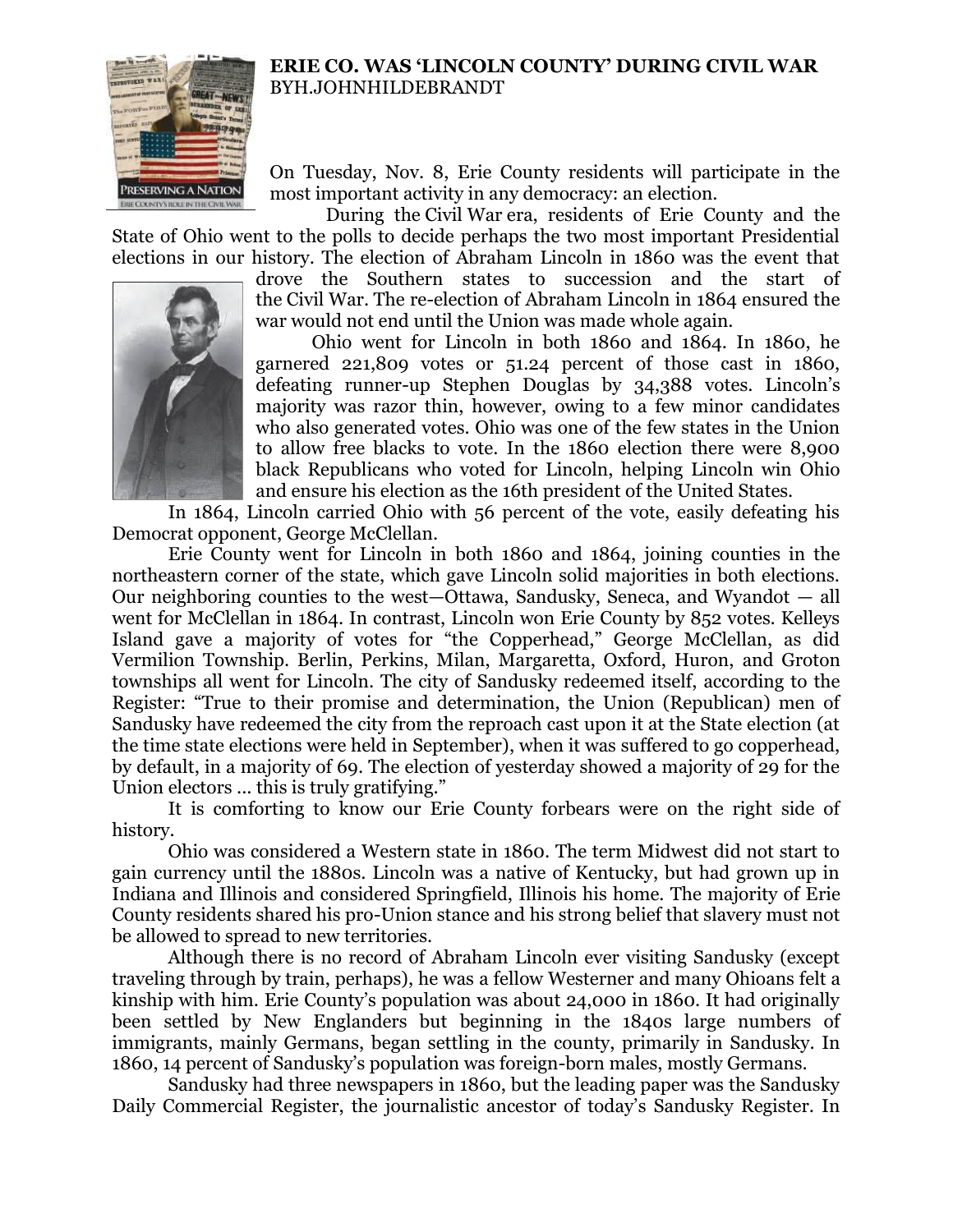the 19th century, most newspapers were strong advocates for a specific political point of view. Today, most mainstream newspapers keep their opinions confined to the editorial page. Not so in the 1860s.

Reading the Register's coverage of the 1860 and 1864 elections is like reading a Tea Party website on the virtues of Sarah Palin or a Huffington Post website on the genius of Barack Obama. The Register was for Lincoln and the Republican Party. And they didn't hide it.

This is how the Register bannered the election results in 1860: "The Right Triumphant," "Freedom Preferred to Slavery," "Popular Sovereignty in Operation!," "LINCOLN ELECTED!," "Cotton and Dry Goods Beaten," "The Union Preserved," "Treason Rebuked!," "The World Moves!" It is with feelings utterly indescribable that we announce to the readers of the Register, that Lincoln is elected President of the United States . . . The world has never witnessed a more manly and honorable struggle or more glorious triumph.

In the 1864 election, the Register labeled all Democrats as "Copperheads," referring to a group of vocal Democrats, led by Ohio Congressman Clement Vallandigham, who favored an immediate peace settlement with the Confederacy, including the acceptance of slavery in the South. The group was strongest in the area just north of the Ohio River, but had advocates across the north, including some in Erie County. Following the capture of Atlanta in 1864 and Lincoln's successful re-election, the Copperhead movement quickly died out.

Elections were rough and tumble affairs in Erie County. Sandusky was then a ward/mayor system of government, and the Register commented on November 9, 1864: In the  $5<sup>th</sup>$  Ward in this City a ward which has received the invidious distinction of being the focal head of the virus of copper, our friends mustered early in force and the result is a decided Union (Republican) gain in the ward ... In the 2nd Ward, the Union men got into the poll room first, and waited for the legal time of opening. They had not long been there before they heard, as we are told, the tread of stealthy feet outside, as of two or three pedestrians: the door opened, and the first comer, with an "ugh!" started back, falling partly upon the bludgeon he carried in his right hand for support. Two or three that followed him were similarly provided. A beautiful exhibition for the followers of "peace!" But they had no occasion to use their peculiar arguments for peace as they saw from their looks that our friends were prepared for that kind of peace as well.

The soldier vote was an important part of the 1864 election. Lincoln's opponent was George McClellan, a Union general, former commander of the Army of the Potomac until Lincoln sacked him following the Battle of Antietam in October, 1862. Despite a lackluster record as a fighting general, McClellan was immensely popular with his troops, especially the common soldier.

McClellan favored compromise with the South.

But the soldier vote went strong for Lincoln, surprising many. The men in the field — who certainly bore the greatest risk if the war continued — wanted to finish the thing. Nationally, Lincoln carried the soldier vote by 78 percent. In two states, New York and Connecticut, the soldier vote may have provided the margin of Lincoln's victory.

The 128th Ohio Volunteer Infantry, whose ranks included many Erie County men, went for Lincoln 503 to 268 votes.

About 7.5 percent of Erie County's population, or 1,800 young men, served in the Union Army and Navy. A comparable number today would be 6,750.

On Nov. 10, 1864, following the election, the Register published a letter from an Erie County soldier, a Sandusky boy named William Rice, a member of the 101st Ohio Volunteer Infantry, which, five days later, on Nov. 15, was to join General William